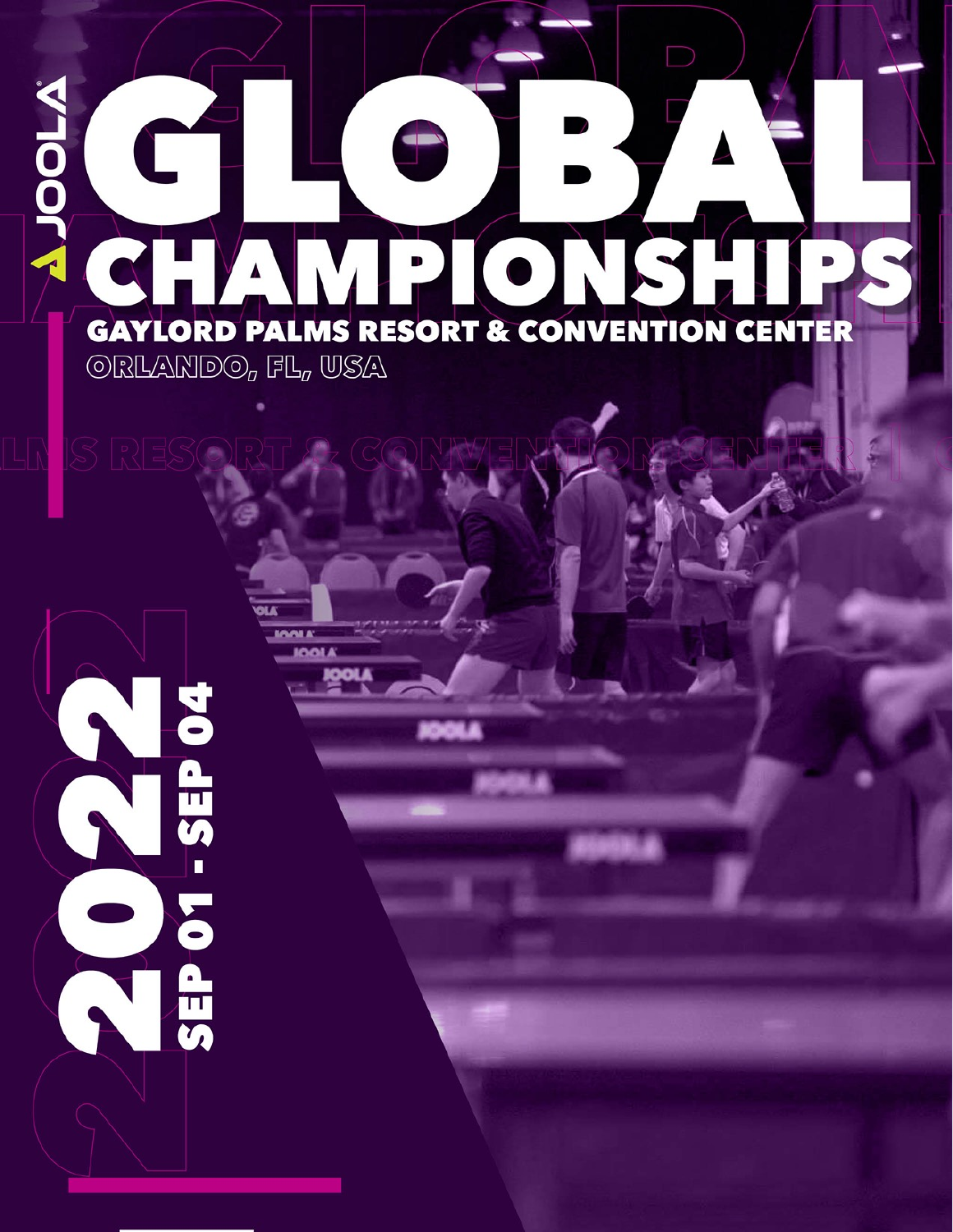### **2022 JOOLA Global Championships**

September 1-4, 2022 | Gaylord Palms Resort & Convention Center, Kissimmee, FL 6000 W Osceola Pkwy, Kissimmee, FL 34746

|                                               | USATT ID: | $EXP.$ Date:                                                                    | Rating                                                             |
|-----------------------------------------------|-----------|---------------------------------------------------------------------------------|--------------------------------------------------------------------|
| Street Name:                                  |           | Please send completed entry form to:                                            | on space availability and subject to a \$100                       |
| State/Region: ________________                |           | North American Table Tennis                                                     | late fee.                                                          |
| Zip:_________<br>Country:____________________ |           | 2101 Gaither Rd, Suite# 125<br>Rockville, MD                                    | \$100 non-refundable. No refunds after<br>entry deadline.          |
| Home Phone: Chice Phone:                      |           | 20850                                                                           | <b>Register Online At:</b>                                         |
| Email:                                        |           | Final Entry Deadline: All entry forms                                           | http://natabletennis.com/tournaments/<br>register.php?tournament=1 |
| Gender: Male I Female<br>Date of Birth: / /   | (M/D/Y)   | must be postmarked by July 11, 2022.<br>Late entries will be accepted depending |                                                                    |
| Club:                                         |           |                                                                                 |                                                                    |

#### **REGISTRATION | ENTRY FEES (USD)**

|                                 | <b>Early Bird 1</b><br>\$299   First 100 | Early Bird 2<br>\$399   101-200 | Early Bird 3<br>\$449   201-400 | Regular<br>\$499   401-full |
|---------------------------------|------------------------------------------|---------------------------------|---------------------------------|-----------------------------|
| <b>EVENTS</b><br><b>ENTERED</b> | EVENT#                                   | <b>EVENT NAME</b>               |                                 | <b>DOUBLES PARTNER</b>      |
|                                 |                                          |                                 |                                 |                             |
| $\overline{2}$                  |                                          |                                 |                                 |                             |
| 3                               |                                          |                                 |                                 |                             |
| $\overline{4}$                  |                                          |                                 |                                 |                             |
| $5\phantom{1}$                  |                                          | 5000000                         |                                 |                             |
| $6\phantom{1}$                  |                                          |                                 |                                 |                             |
| $\overline{7}$                  |                                          |                                 |                                 |                             |
| 8                               |                                          |                                 |                                 |                             |

| Tournament Entry Fee:<br>\$100 non-refundable. No refunds after entry deadline.                                                                                                                                                                                                                                                                                                                                                                                                                                                                                                                                                                                                                                 | \$ |
|-----------------------------------------------------------------------------------------------------------------------------------------------------------------------------------------------------------------------------------------------------------------------------------------------------------------------------------------------------------------------------------------------------------------------------------------------------------------------------------------------------------------------------------------------------------------------------------------------------------------------------------------------------------------------------------------------------------------|----|
| <b>USATT Membership Fees:</b><br>Basic membership: \$25 per vear<br>Eligible to participate 0-4 star USATT sanctioned events. Access participation/accident<br>insurance. Voting privileges. Travel and sponsors discount. USATT Newsletter.<br>Pro membership: \$75 per year<br>Eligible to participate all USATT sanctioned events. Access participation/accident insurance.<br>Voting privileges. Travel and sponsors discount. USATT Newsletter.<br>Tournament Pass: Adult \$50 or Junior \$25 per tournament<br>*NOTE: The Tournament Pass is for players ONLY. It is a one-time pass that serves to authorize<br>players who are not full USATT Members to participate in the JOOLA Global Championships. | \$ |
| <b>Spectator Pass Fees: \$20/Non-Player</b><br>Applies to spectators, family, and friends for the duration of the event.                                                                                                                                                                                                                                                                                                                                                                                                                                                                                                                                                                                        | \$ |
| Tournament T-Shirt: Free T-Shirt With Entry!<br>Each additional t-shirt is \$15. Please indicate size(s) Quantity:<br>S<br>XL<br>м<br>XXL<br>XXXI                                                                                                                                                                                                                                                                                                                                                                                                                                                                                                                                                               | \$ |
| Total Fees: Including all Fees                                                                                                                                                                                                                                                                                                                                                                                                                                                                                                                                                                                                                                                                                  | \$ |

Make Checks Payable To North American Table Tennis Pay by credit card: VISA / MASTERCARD / DISCOVER Name on card:<br>Card #: Card #:\_\_\_\_\_\_\_\_\_\_-\_\_\_\_\_\_\_\_\_\_-\_\_\_\_\_\_\_\_\_\_-\_\_\_\_\_\_\_\_\_\_  $EXP$ : CV<sub>C</sub>

I agree to abide by all NATT, USATT and ITTF regulations and decisions of tournament officials. I accept full responsibility for our participation and relieve all associated parties of any liabilities resulting from injury to ourselves or damage to our property.

Player's signature (Adult/Guardian for minors)

 $Date:$ 

All U.S. prize money winners are required to provide Social Security numbers. International prize money winners are required to provide Passport/ VISA. \*\*We are required by U.S. Department of Treasury to withhold 30% tax on all prize money recipients from countries that do not have a treaty with the U.S.

I agree to pay the above total amount. If card billing address is different:

Signature:

#### ENTRIES WILL NOT BE ACCEPTED WITHOUT FULL PAYMENT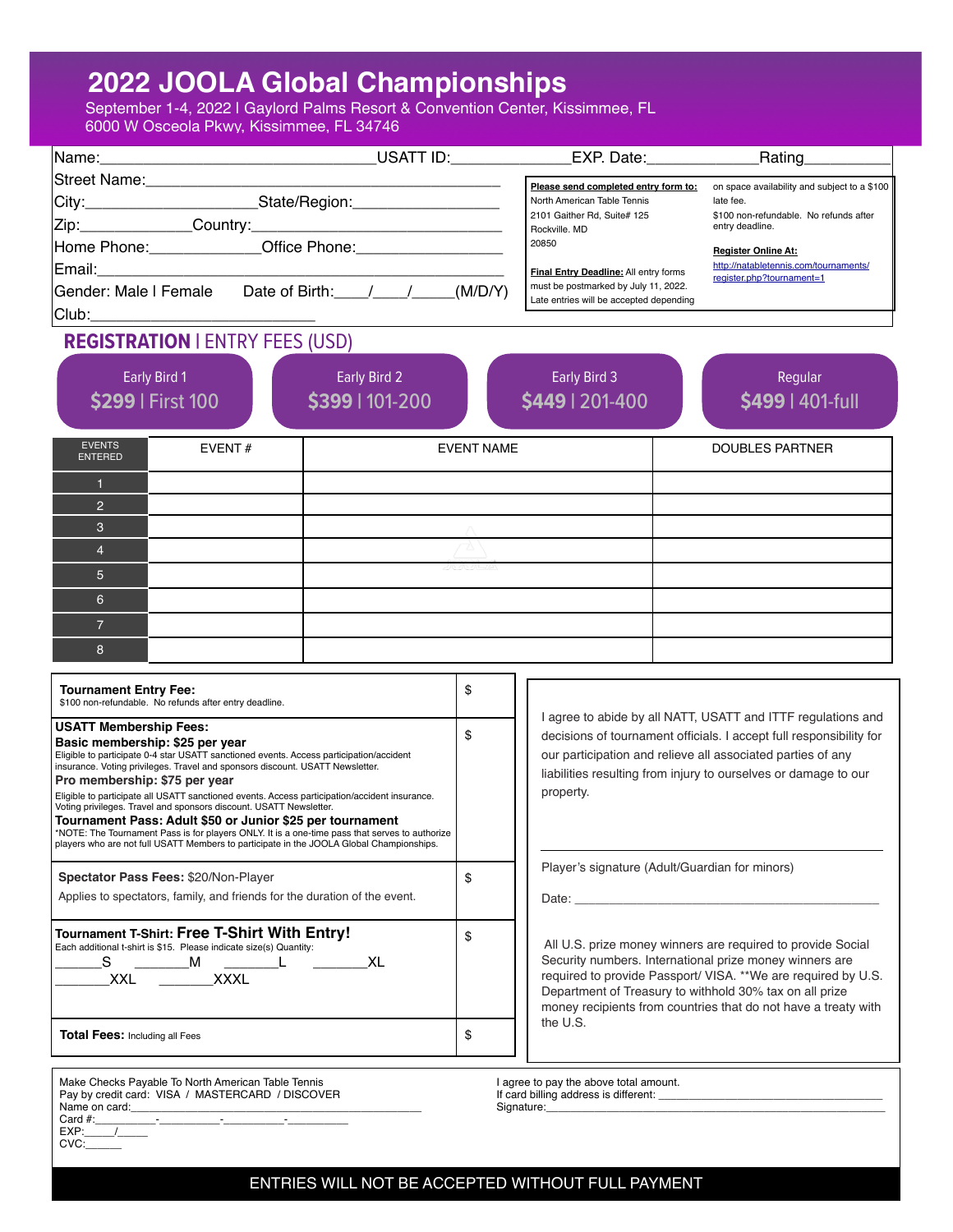## **2022 JOOLA Global Championships**

| Event#                     | <b>Event Name</b>                 | Date   | Time*    | <b>Prize Money</b> |          |                              |         |  |
|----------------------------|-----------------------------------|--------|----------|--------------------|----------|------------------------------|---------|--|
|                            |                                   |        |          | 1st                | 2nd      | $3 - 4$                      | $5 - 8$ |  |
| <b>Championship Events</b> |                                   |        |          |                    |          |                              |         |  |
| 1                          | Open Singles                      | 9/1/22 | 12:45 PM | \$25,000           | \$10,000 | \$4,000                      | \$1,600 |  |
| 2                          | Women's Singles                   | 9/2/22 | 12:45 PM | \$5,000            | \$2,000  | \$800                        | \$320   |  |
| 3                          | Men's Doubles                     | 9/2/22 | 12:45 PM | \$2,000            | \$800    |                              |         |  |
| 4                          | Women's Doubles                   | 9/3/22 | 3:45 PM  | \$800              | \$320    | L,                           |         |  |
| 5                          | <b>Mixed Doubles</b>              | 9/1/22 | 3:00 PM  | \$1,000            | \$400    | $\overline{a}$               |         |  |
| 6                          | Collegiate Men's Singles          | 9/1/22 | 6:45 PM  | \$1,000            | \$400    | $\overline{a}$               |         |  |
| $\overline{7}$             | <b>Collegiate Women's Singles</b> | 9/1/22 | 6:45 PM  | \$1,000            | \$400    | $\overline{a}$               |         |  |
| 8                          | U19 Boys Singles (AYTTO)          | 9/2/22 | 3:45 PM  | \$500              | \$200    | ā                            | ÷,      |  |
| 9                          | U19 Girls Singles (AYTTO)         | 9/2/22 | 3:45 PM  | \$500              | \$200    | ÷,                           |         |  |
| 10                         | U16 Boys Singles (AYTTO)          | 9/1/22 | 6:45 PM  | \$200              | \$80     | Ĭ.                           |         |  |
| 11                         | U16 Girls Singles (AYTTO)         | 9/1/22 | 6:45 PM  | \$200              | \$80     | $\overline{a}$               |         |  |
| 12                         | U13 Boys Singles (AYTTO)          | 9/2/22 | 12:45 PM | \$100              | \$40     | Ĭ.                           |         |  |
| 13                         | U13 Girls Singles (AYTTO)         | 9/2/22 | 12:45 PM | \$100              | \$40     | ÷,                           |         |  |
| 14                         | Over 30 Men's Singles             | 9/3/22 | 6:45 PM  | \$2,000            | \$800    | $\overline{a}$               |         |  |
| 15                         | Over 30 Women's Singles           | 9/3/22 | 6:45 PM  | \$1,000            | \$400    | $\overline{a}$               |         |  |
| 16                         | Men's 40+ Singles                 | 9/2/22 | 9:45 AM  | \$1,500            | \$600    |                              |         |  |
| 17                         | Women's 40+ RR                    | 9/2/22 | 9:45 AM  | \$500              | \$200    | ÷,                           |         |  |
| 18                         | Men's 50+ Singles                 | 9/1/22 | 9:45 AM  | \$1,000            | \$400    | Ĭ.                           |         |  |
| 19                         | Women's 50+ RR                    | 9/1/22 | 9:45 AM  | \$400              | \$160    | ÷,                           |         |  |
| 20                         | Men's 60+ Singles                 | 9/2/22 | 6:45 PM  | \$800              | \$320    | Ĭ.                           |         |  |
| 21                         | Women's 60+ RR                    | 9/2/22 | 6:45 PM  | \$300              | \$120    | ÷,                           |         |  |
| 22                         | Men's $65+RR$                     | 9/3/22 | 3:45 PM  | \$600              | \$240    | $\overline{a}$               |         |  |
| 23                         | Women's 65+ RR                    | 9/3/22 | 3:45 PM  | \$200              | \$80     | ÷,                           |         |  |
| 24                         | Men's 70+ RR                      | 9/1/22 | 12:45 PM | \$400              | \$160    | ä,                           |         |  |
| 25                         | Women's 70+ RR                    | 9/1/22 | 12:45 PM | \$100              | \$40     | $\overline{\phantom{a}}$     | l,      |  |
| 26                         | Men's 75+ RR                      | 9/2/22 | 3:45 PM  | А                  | Α        | $\overline{\phantom{a}}$     |         |  |
| 27                         | Women's 75+ RR                    | 9/2/22 | 3:45 PM  | Α                  | Α        |                              |         |  |
| 28                         | Men's 80+ RR                      | 9/3/22 | 9:45 AM  | А                  | А        | $\overline{\phantom{a}}$     |         |  |
| 29                         | Women's 80+ RR                    | 9/3/22 | 9:45 AM  | Α                  | Α        | $\overline{\phantom{a}}$     |         |  |
| 30                         | 85+ RR                            | 9/4/22 | 3:45 PM  | А                  | Α        |                              |         |  |
| 31                         | 40+ Men's Doubles                 | 9/1/22 | 3:45 PM  | \$1,000            | \$400    | $\overline{\phantom{a}}$     |         |  |
| 32                         | 40+ Women's Doubles               | 9/1/22 | 3:45 PM  | \$500              | \$200    | $\overline{\phantom{a}}$     |         |  |
| 33                         | 40+ Mixed Doubles                 | 9/3/22 | 3:00 PM  | \$500              | \$200    |                              |         |  |
| 34                         | 50+ Men's Doubles                 | 9/4/22 | 9:00 AM  | \$800              | \$320    |                              |         |  |
| 35                         | 50+ Women's Doubles               | 9/4/22 | 9:00 AM  | \$400              | \$160    |                              |         |  |
| 36                         | 50+ Mixed Doubles                 | 9/2/22 | 12:00 PM | \$400              | \$160    | $\overline{\phantom{a}}$     |         |  |
| 37                         | 60+ Men's Doubles                 | 9/1/22 | 6:00 PM  | \$600              | \$240    |                              |         |  |
| 38                         | 60+ Women's Doubles               | 9/1/22 | 6:00 PM  | \$300              | \$120    |                              |         |  |
| 39                         | 60+ Mixed Doubles                 | 9/4/22 | 12:00 PM | \$300              | \$120    | $\overline{\phantom{a}}$     |         |  |
| 40                         | Men's 70+ Doubles                 | 9/2/22 | 9:00 AM  | Α                  | Α        | ٠                            |         |  |
| 41                         | Women's 70+ Doubles               | 9/2/22 | 9:00 AM  | Α                  | Α        |                              |         |  |
| 42                         | Men's 80+ Doubles                 | 9/4/22 | 9:00 AM  | А                  | А        |                              |         |  |
| 43                         | Women's 80+ Doubles               | 9/4/22 | 9:00 AM  | Α                  | Α        | $\qquad \qquad \blacksquare$ |         |  |

| Event#               | <b>Event Name</b> | <b>Date</b> | Time*    | Prize<br><b>Monev</b> |                 |                              |                          |
|----------------------|-------------------|-------------|----------|-----------------------|-----------------|------------------------------|--------------------------|
|                      |                   |             |          | 1st                   | 2 <sub>nd</sub> |                              |                          |
| <b>Rating Events</b> |                   |             |          |                       |                 |                              |                          |
| 44                   | <b>U-2500 RR</b>  | 9/3/22      | 9:45 AM  | \$1,000               | \$400           | $\overline{a}$               |                          |
| 45                   | U-2400 RR         | 9/2/22      | 9:45 AM  | \$800                 | \$320           | ٠                            |                          |
| 46                   | U-2300 RR         | 9/1/22      | 9:45 AM  | \$600                 | \$240           | $\overline{a}$               | ٠                        |
| 47                   | U-2200 RR         | 9/2/22      | 6:45 PM  | \$400                 | \$160           | ٠                            |                          |
| 48                   | U-2000 RR         | 9/3/22      | 12:45 PM | \$200                 | \$80            | $\overline{a}$               |                          |
| 49                   | U-1800 RR         | 9/1/22      | 12:45 PM | \$100                 | \$40            | ٠                            |                          |
| 50                   | U-1600 RR         | 9/2/22      | 9:45 AM  | $\mathsf{A}$          | A               | ٠                            |                          |
| 51                   | U-1400 RR         | 9/3/22      | 3:45 PM  | A                     | A               | ٠                            | ٠                        |
| 52                   | U-1200 RR         | 9/1/22      | 3:45 PM  | $\overline{A}$        | A               | $\overline{a}$               | $\overline{\phantom{a}}$ |
| 53                   | U-1000 RR         | 9/4/22      | 9:45 AM  | A                     | A               | $\qquad \qquad \blacksquare$ | ٠                        |
| 54                   | U-4200 Doubles    | 9/3/22      | 9:00 AM  | \$800                 | \$320           | $\overline{a}$               |                          |
| 55                   | U-3200 Doubles    | 9/1/22      | 9:00 AM  | \$400                 | \$160           |                              |                          |

| <b>Hardbat Events</b>   |                                      |        |          |         |       |    |  |
|-------------------------|--------------------------------------|--------|----------|---------|-------|----|--|
| 56                      | Hardbat Men's Singles RR             | 9/2/22 | 3:45 PM  | \$1,000 | \$400 |    |  |
| 57                      | Hardbat Women's Singles<br><b>RR</b> | 9/2/22 | 3:45 PM  | \$500   | \$200 |    |  |
| 58                      | <b>Hardbat Doubles</b>               | 9/3/22 | 12:00 PM | \$500   | \$200 |    |  |
| 61                      | Hardbat Men's 40+ Singles            | 9/1/22 | 6:45 PM  | \$800   | \$320 | ٠  |  |
| 62                      | Hardbat Women's 40+<br>Singles       | 9/1/22 | 6:45 PM  | \$400   | \$160 | Ĭ. |  |
| 63                      | Hardbat Men's 60+ Singles            | 9/3/22 | 6:45 PM  | \$600   | \$240 | ä, |  |
| 64                      | Hardbat Women's 60+<br>Singles       | 9/3/22 | 6:45 PM  | \$300   | \$120 | Ĭ. |  |
| 60                      | U-2000 Hardbat RR                    | 9/4/22 | 9:45AM   | \$100   | \$40  |    |  |
| 59                      | U-1500 Hardbat RR                    | 9/2/22 | 6:45 PM  | \$100   | \$40  |    |  |
| <b>Sandpaper Events</b> |                                      |        |          |         |       |    |  |
| 65                      | Open Sandpaper RR                    | 9/4/22 | 12:45 PM | \$500   | \$200 |    |  |

| Para-Events |                    |        |                    |       |       |   |  |
|-------------|--------------------|--------|--------------------|-------|-------|---|--|
| 66          | Para Class 1-5 RR  | 9/4/22 | 12:45<br><b>PM</b> | \$500 | \$200 | - |  |
| 67          | Para Class 6-11 RR | 9/4/22 | 12:45<br><b>PM</b> | \$500 | \$200 | ۰ |  |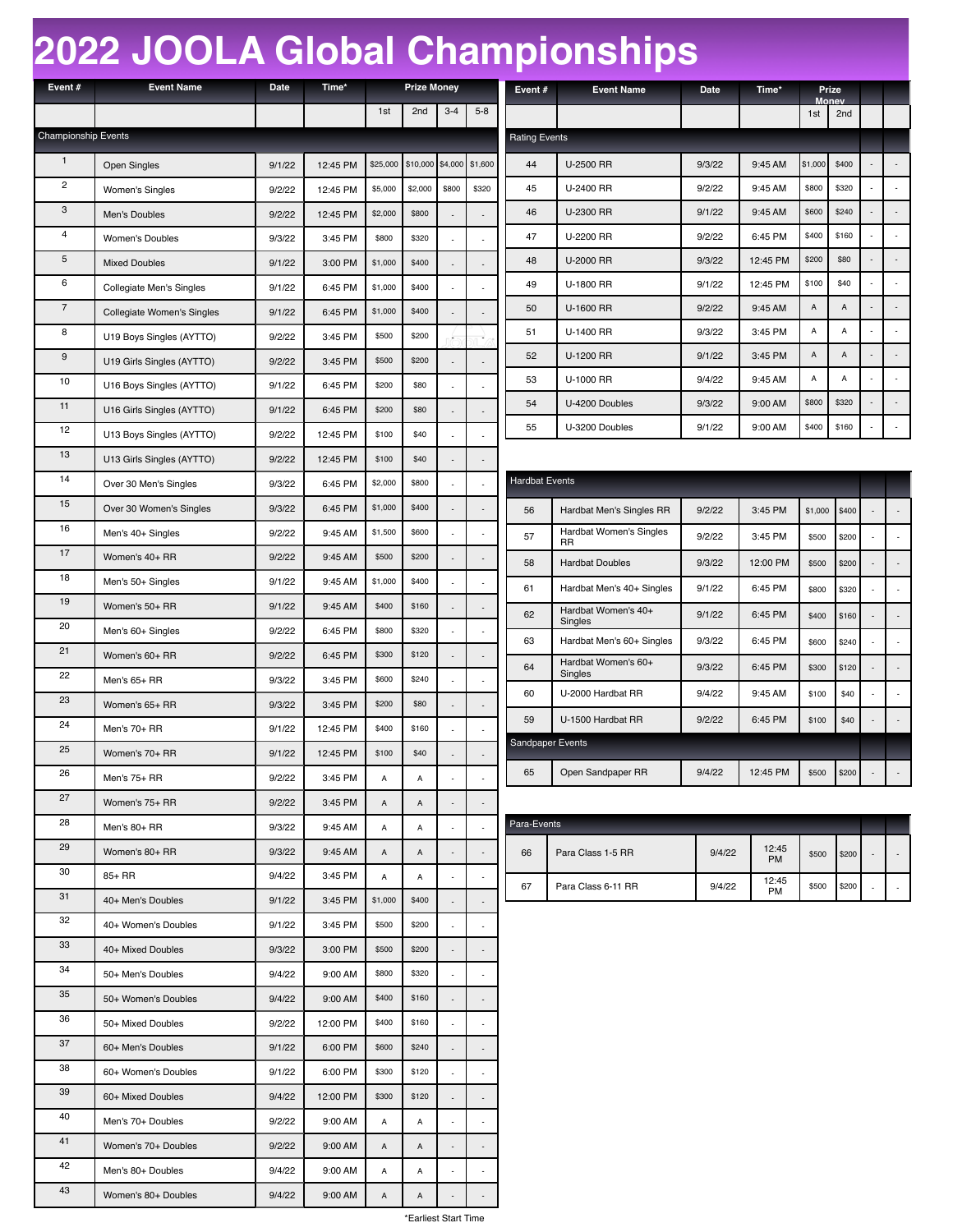## **2022 JOOLA Global Championships**

| Event#         | <b>Event Name</b>           | Date                  | Time*    |          | <b>Prize Money</b> |                          |                          | Event | <b>Event Name</b>           | Date   | Time*    | <b>Prize Money</b> |       |  |
|----------------|-----------------------------|-----------------------|----------|----------|--------------------|--------------------------|--------------------------|-------|-----------------------------|--------|----------|--------------------|-------|--|
|                |                             |                       |          | 1st      | 2nd                | $3 - 4$                  | $5 - 8$                  | #     |                             |        |          | 1st                | 2nd   |  |
|                |                             | Thursday, September 1 |          |          |                    |                          |                          |       | Saturday, September 3       |        |          |                    |       |  |
| 55             | U-3200 Doubles              | 9/1/22                | 9:00 AM  | \$400    | \$160              |                          |                          | 54    | U-4200 Doubles              | 9/3/22 | 09:00 AM | \$800              | \$320 |  |
| 18             | Men's 50+ Singles           | 9/1/22                | 9:45 AM  | \$1,000  | \$400              |                          |                          | 44    | U-2500 RR                   | 9/3/22 | 09:45 AM | \$1,000            | \$400 |  |
| 19             | Women's 50+ RR              | 9/1/22                | 9:45 AM  | \$400    | \$160              |                          |                          |       |                             | 9/3/22 | 09:45 AM |                    |       |  |
| 46             | U-2300 RR                   | 9/1/22                | 9:45 AM  | \$600    | \$240              |                          |                          | 28    | Men's 80+ RR                |        |          | $\mathsf A$        | A     |  |
| 1              | Open Singles                | 9/1/22                | 12:45 PM | \$25,000 | \$10,000           | \$4,000                  | \$1,600                  | 29    | Women's 80+ RR              | 9/3/22 | 09:45 AM | A                  | Α     |  |
| 24             | Men's 70+ RR                | 9/1/22                | 12:45 PM | \$400    | \$160              |                          |                          | 58    | <b>Hardbat Doubles</b>      | 9/3/22 | 12:00 PM | \$500              | \$200 |  |
| 25             | Women's 70+ RR              | 9/1/22                | 12:45 PM | \$100    | \$40               | $\overline{a}$           | $\overline{\phantom{a}}$ | 48    | U-2000 RR                   | 9/3/22 | 12:45 PM | \$200              | \$80  |  |
| 49             | U-1800 RR                   | 9/1/22                | 12:45 PM | \$100    | \$40               | ä,                       |                          | 33    | 40+ Mixed Doubles           | 9/3/22 | 03:00 PM | \$500              | \$200 |  |
| 5              | <b>Mixed Doubles</b>        | 9/1/22                | 03:00 PM | \$1,000  | \$400              |                          |                          | 4     | Women's Doubles             | 9/3/22 | 03:45 PM | \$800              | \$320 |  |
| 31             | 40+ Men's Doubles           | 9/1/22                | 03:45 PM | \$1,000  | \$400              |                          |                          |       |                             | 9/3/22 | 03:45 PM |                    |       |  |
| 32             | 40+ Women's Doubles         | 9/1/22                | 03:45 PM | \$500    | \$200              |                          |                          | 51    | U-1400 RR                   |        |          | $\mathsf A$        | Α     |  |
| 52             | U-1200 RR                   | 9/1/22                | 03:45 PM | Α        | Α                  |                          |                          | 22    | Men's 65+ RR                | 9/3/22 | 03:45 PM | \$600              | \$240 |  |
| 37             | 60+ Men's Doubles           | 9/1/22                | 06:00 PM | \$600    | \$240              |                          |                          | 23    | Women's 65+ RR              | 9/3/22 | 03:45 PM | \$200              | \$80  |  |
| 38             | 60+ Women's Doubles         | 9/1/22                | 06:00 PM | \$300    | \$120              |                          |                          | 14    | Over 30 Men's Singles       | 9/3/22 | 06:45 PM | \$2,000            | \$800 |  |
| 6              | Collegiate Men's Singles    | 9/1/22                | 06:45 PM | \$1,000  | \$400              |                          |                          |       |                             | 9/3/22 | 06:45 PM |                    |       |  |
| $\overline{7}$ | Collegiate Women's Singles  | 9/1/22                | 06:45 PM | \$1,000  | \$400              |                          |                          | 15    | Over 30 Women's Singles     |        |          | \$1,000            | \$400 |  |
| 10             | U16 Boys Singles (AYTTO)    | 9/1/22                | 06:45 PM | \$200    | \$80               | $\overline{a}$           |                          | 63    | Hardbat Men's 60+ Singles   | 9/3/22 | 06:45 PM | \$600              | \$240 |  |
| 11             | U16 Girls Singles (AYTTO)   | 9/1/22                | 06:45 PM | \$200    | \$80               |                          |                          | 64    | Hardbat Women's 60+ Singles | 9/3/22 | 06:45 PM | \$300              | \$120 |  |
| 61             | Hardbat Men's 40+ Singles   | 9/1/22                | 06:45 PM | \$800    | \$320              |                          |                          |       | Sunday, September 4         |        |          |                    |       |  |
| 62             | Hardbat Women's 40+ Singles | 9/1/22                | 06:45 PM | \$400    | \$160              |                          |                          |       |                             | 9/4/22 | 09:00 AM |                    |       |  |
|                |                             | Friday, September 2   |          |          |                    |                          |                          | 42    | Men's 80+ Doubles           |        |          | $\mathsf A$        | A     |  |
| 40             | Men's 70+ Doubles           | 9/2/22                | 09:00 AM | Α        | А                  |                          |                          | 43    | Women's 80+ Doubles         | 9/4/22 | 09:00 AM | Α                  | Α     |  |
| 41             | Women's 70+ Doubles         | 9/2/22                | 09:00 AM | A        | Α                  |                          |                          | 34    | 50+ Men's Doubles           | 9/4/22 | 09:00 AM | \$800              | \$320 |  |
| 45             | U-2400 RR                   | 9/2/22                | 09:45 AM | \$800    | \$320              |                          |                          |       |                             | 9/4/22 | 09:00 AM |                    |       |  |
| 50             | U-1600 RR                   | 9/2/22                | 09:45 AM | А        | Α                  |                          |                          | 35    | 50+ Women's Doubles         |        |          | \$400              | \$160 |  |
| 16             | Men's 40+ Singles           | 9/2/22                | 09:45 AM | \$1,500  | \$600              |                          | ÷,                       | 53    | U-1000 RR                   | 9/4/22 | 09:45 AM | A                  | A     |  |
| 17             | Women's 40+ RR              | 9/2/22                | 09:45 AM | \$500    | \$200              |                          | $\overline{\phantom{a}}$ | 60    | U-2000 Hardbat RR           | 9/4/22 | 09:45 AM | \$100              | \$40  |  |
| 36             | 50+ Mixed Doubles           | 9/2/22                | 12:00 PM | \$400    | \$160              |                          |                          | 39    | 60+ Mixed Doubles           | 9/4/22 | 12:00 PM | \$300              | \$120 |  |
| $\mathbf{2}$   | <b>Women's Singles</b>      | 9/2/22                | 12:45 PM | \$5,000  | \$2,000            | \$800                    | \$320                    |       |                             | 9/4/22 | 12:45 PM |                    |       |  |
| 3              | Men's Doubles               | 9/2/22                | 12:45 PM | \$2,000  | \$800              | $\overline{\phantom{a}}$ | $\overline{\phantom{a}}$ | 65    | Open Sandpaper RR           |        |          | \$500              | \$200 |  |
| 12             | U13 Boys Singles (AYTTO)    | 9/2/22                | 12:45 PM | \$100    | \$40               |                          | $\overline{\phantom{a}}$ | 66    | Para Class 1-5 RR           | 9/4/22 | 12:45 PM | \$500              | \$200 |  |
| 13             | U13 Girls Singles (AYTTO)   | 9/2/22                | 12:45 PM | \$100    | \$40               |                          |                          | 67    | Para Class 6-11 RR          | 9/4/22 | 12:45 PM | \$500              | \$200 |  |
| 56             | Hardbat Men's Singles RR    | 9/2/22                | 03:45 PM | \$1,000  | \$400              | $\overline{a}$           |                          |       |                             | 9/4/22 | 03:45 PM |                    |       |  |
| 57             | Hardbat Women's Singles RR  | 9/2/22                | 03:45 PM | \$500    | \$200              |                          |                          | 30    | 85+ RR                      |        |          | A                  | A     |  |
| 8              | U19 Boys Singles (AYTTO)    | 9/2/22                | 03:45 PM | \$500    | \$200              |                          |                          |       |                             |        |          |                    |       |  |
| 9              | U19 Girls Singles (AYTTO)   | 9/2/22                | 03:45 PM | \$500    | \$200              | $\overline{a}$           | $\overline{\phantom{a}}$ |       |                             |        |          |                    |       |  |
| 26             | Men's 75+ RR                | 9/2/22                | 03:45 PM | Α        | Α                  |                          |                          |       |                             |        |          |                    |       |  |
| 27             | Women's 75+ RR              | 9/2/22                | 03:45 PM | А        | А                  |                          |                          |       |                             |        |          |                    |       |  |
| 47             | U-2200 RR                   | 9/2/22                | 06:45 PM | \$400    | \$160              |                          |                          |       |                             |        |          |                    |       |  |

20 Men's 60+ Singles 9/2/22 06:45 PM \$800 \$320 - -21 Women's 60+ RR 9/2/22 06:45 PM  $\begin{array}{|c|c|c|c|c|c|c|c|}\n\hline\n\end{array}$  3120 - -59 U-1500 Hardbat RR 9/2/22 06:45 PM \$100 \$40 - -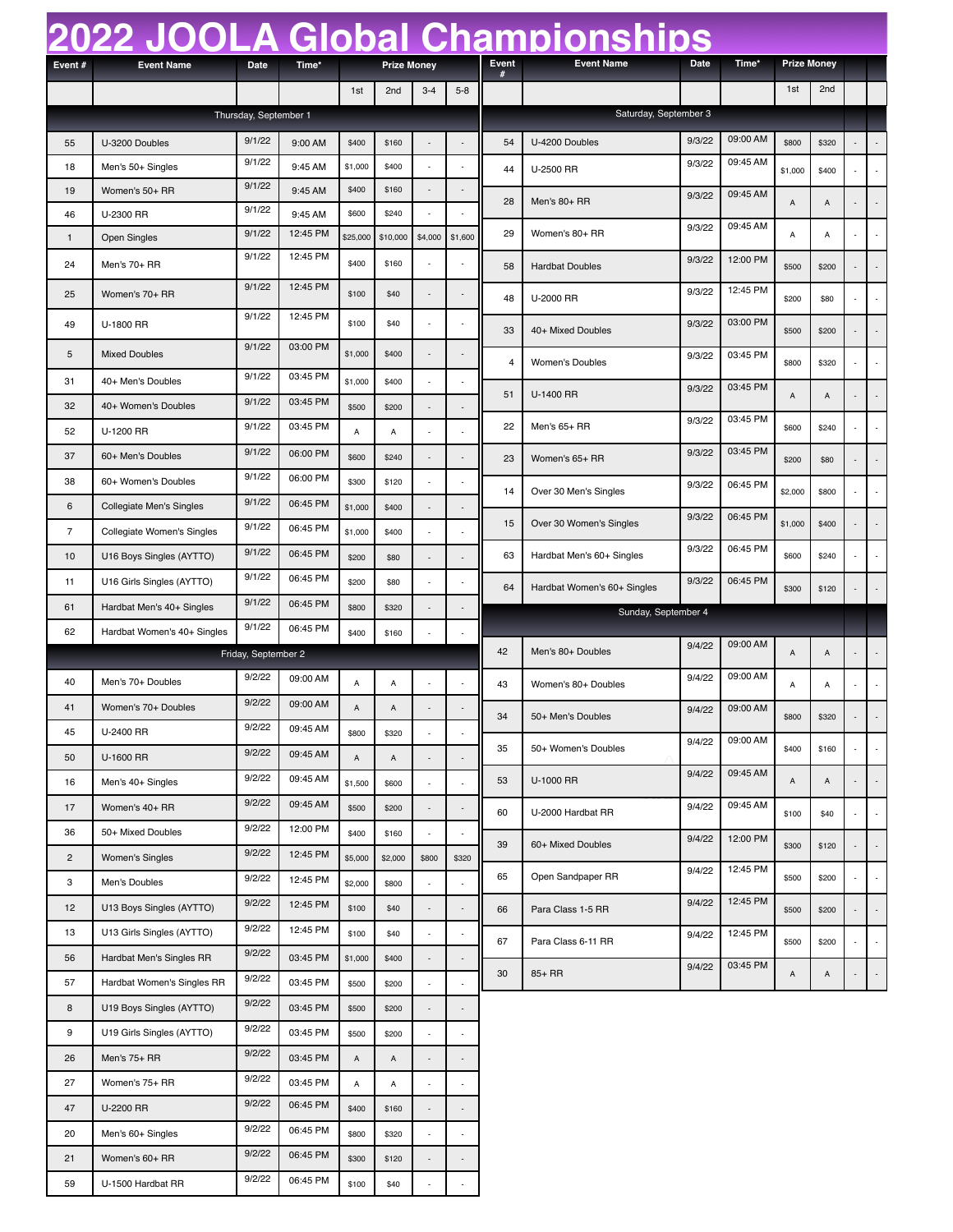### **Prospectus**

Location: Gaylord Palms Resort & Convention Center, Kissimmee, FL Address: 6000 W Osceola Pkwy, Kissimmee, FL 34746 Dates: September 1-4, 2022 USATT sanctioned 4 star event

Deadline:Final Entry Deadline for the 2022 JOOLA Global Championships is Monday, July 11, 2022. Entries received after July 11, 2022 will be accepted depending on space availability and subject to a \$100 late fee. Register On‐Line at: https://joola.com/events/ global-championships/

Eligibility: The 2022 JOOLA Global Championships are open to all members of USATT and to members of ITTF‐affiliated associations. USATT membership MUST be valid through September 4, 2022.

The 2022 JOOLA Global Championships DO NOT count towards ITTF World Rankings. Rules: 2022 JOOLA Global Championships will be conducted under the ITTF Rules.

OFFICIALS: Tournament Director: John Miller Referee: Roman Tinyszin IR, DR If an umpire is available, a certified umpire will be assigned by the chief umpire at the request of any player in a match.

Call for Umpires: NATT is asking players who are umpires to volunteer to umpire at the 2022 JOOLA Global Championships. The umpire must be available for a block of four hours or more. Please contact: Roman Tinyszin (iuroman@comcast.net).

Membership: USATT Memberships must be valid through Sept 4, 2022. Non‐members or expired memberships must enclose membership fee with their entry forms or purchase a one time Tournament Pass for \$50.

Matches: All matches will be best three out of five games to eleven, unless otherwise specified.

#### Event Scheduling:

Any event may be cancelled if the event if the event lacks the minimum number of players or pairs, typically 4. In the case of event conflicts, the player is responsible for notifying the Control Desk as soon as possible.

Each event will begin on the date/time designated on the form, and it will continue at regular intervals until a champion has been determined. Entrants on the tournament acknowledges that the dates are acceptable for participation in the registered events regardless of any holidays, federal, state, local, religious, or foreign.

#### Equipment:

#### Official sponsor: JOOLA

Tables and nets: JOOLA 3000SC Neo and JOOLA WM Net. Balls:JOOLA Flash balls. Floor: All Courts are expected to be fully matted with rubberized court flooring; however, it is possible due to unforeseen circumstances that there may be certain courts that are not matted; but instead the flooring will be concrete. Only ITTF or USATT approved equipment will be used

Clothing: White shirts, shorts and skirts will not be allowed. It is recommended that each player come to the table with two clearly different‐colored shirts.

DEFAULTS: An athlete who defaults in any event in the 2022 JOOLA Global Championships is considered to have completely, fully and finally defaulted the opportunity for any further participation whatsoever in the event in which the default occurred.

PLEASE NOTE THAT THERE MAY BE MANDATORY AND/OR OPTIONAL PERSONAL SAFETY GUIDELINES AND RESTRICTIONS IMPOSED AND ENFORCED AT THE 2022 JOOLA GLOBAL CHAMPIONSHIPS DUE TO THE COVID‐19 PANDEMIC ‐ THIS MAY INCLUDE A MANDATORY REQUIREMENT THAT ALL PERSONS WEAR PROPER FACIAL COVERINGS AT ALL TIMES INSIDE THE TOURNAMENT VENUE (EXCEPT FOR COMPETITORS WHILE THEY ARE ACTUALLY ENGAGED IN TOURNAMENT PLAY) PLEASE REFER TO JOOLA.COM FOR ALL REQUIREMENTS AND UPDATES.

NO OUTSIDE FOOD IS PERMITTED IN THE COMPETITION VENUE. WATER WILL NOT BE PROVIDED.

#### TOURNAMENT INFORMATION:

Pre‐Tournament Open Practice: August 31, 2022. 5:00 pm ‐ 8:00 pm Tournament Registration Opens: August 31, 2022. 5:00 pm Daily Playing Venue Hours: September 1-3, 2022: 8:30 am ‐ 9:00 pm

September 4, 2022: 8:30 am ‐ 6pm

General Admission: Players will receive free player credential for the entire tournament when they check in for registration in their player packet. Additional tickets may be purchased. Spectator Pass: 4‐Day Pass: \$20. Credentials: Lost credentials will not be replaced. A replacement will need to be purchased at the registration desk for \$20. There will be no exceptions.

Check‐in: Players must register with tournament officials at least 30 minutes before their first match and be ready to play each match 10 minutes before the scheduled start time ‐ except that players must report to ARENA MATCHES 25 minutes before the scheduled start time.

Cancellation Without Fault: NATT will refund 50% of all entry fees paid by participants if the 2022 JOOLA Global Championships event is cancelled or partially cancelled due to acts of God, force majeure, war within the continental U.S., governmental authority, disaster, strikes, civil disorder, or curtailment of transportation services that prevent at least 50% or more of NATT participation from attending the event.

Prize Money Checks: Prize money will not be paid for no‐shows, splits, dumping, or defaults (except for verified cases of injury, illness, or emergency). Prize money checks which are not claimed at the tournament site will be mailed to the winner within one month of the conclusion of the tournament.